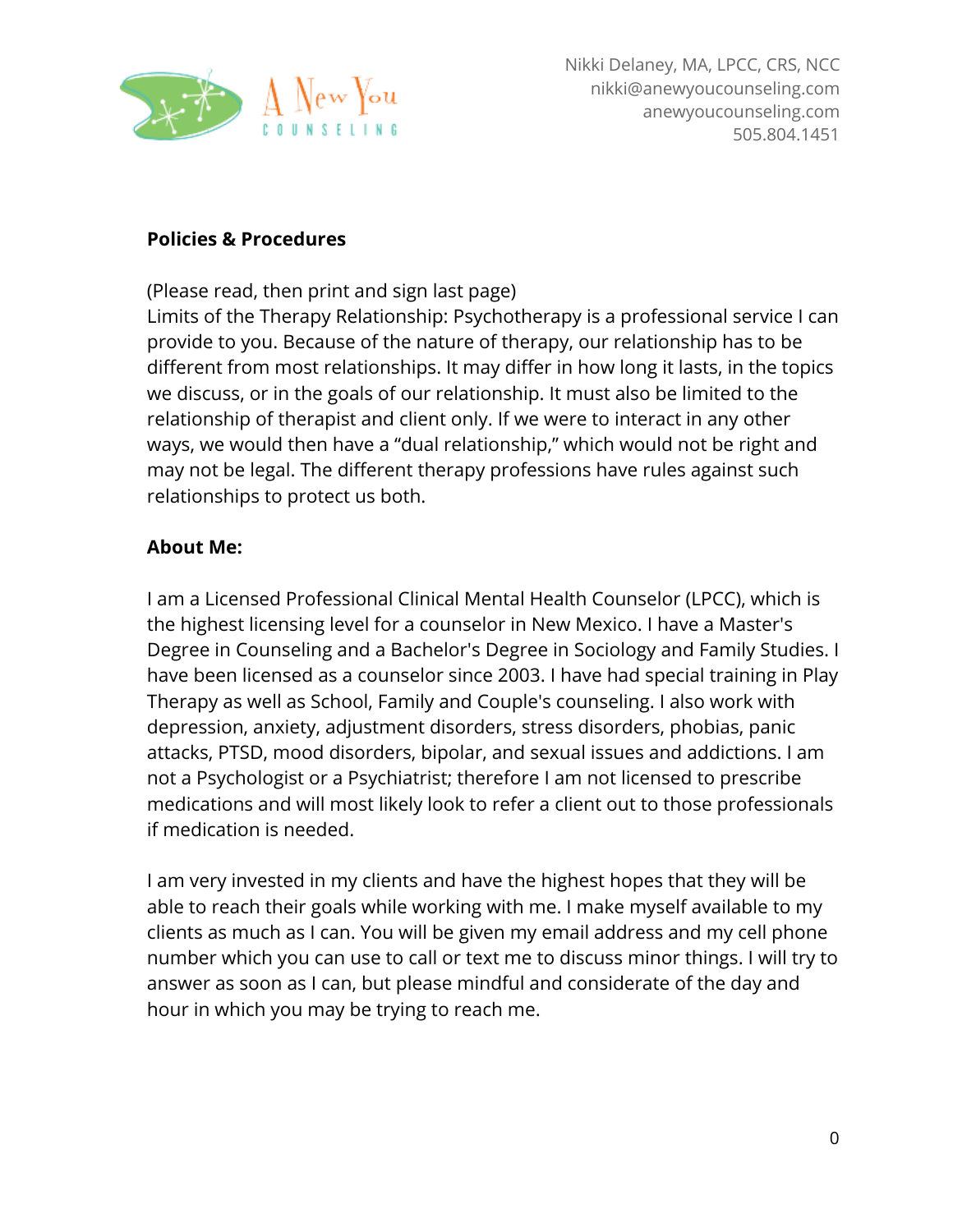

Nikki Delaney, MA, LPCC, CRS, NCC nikki@anewyoucounseling.com anewyoucounseling.com 505.804.1451

### **About Therapy:**

I do Solution Focused Therapy, which is very goal centered. I ask clients to commit to 6 - 12 sessions of therapy to work on the goals that they bring to counseling. I will do Cognitive Behavioral Therapy, Dialectical Behavior Therapy, Goal Centered Therapy, Family, Individual, Couples, Talk and Play Therapy. I give many homework assignments and often ask clients to keep journals and read handouts or books. Counseling can take place anywhere from a couple times a week to once a month. The duration and frequency will be discussed with each client. Counseling has been shown to have both risks and benefits. Some risks can include experiencing of feelings as sadness, guilt, anxiety, anger, frustration, loneliness, hurt, hopelessness, regret, fear, and helplessness. However, the benefits of counseling are that commitment to it has been shown to make significant improvements in people's lives and relationships and to provide necessary skills to manage their issues. Counseling does require very active participation from the client(s) and the most noticeable changes occur when clients take what they learn in therapy and apply it to their lives outside of sessions.

What we know about therapy is that at times, feelings and situations may get worse before they get better. This can be due to the process of therapy bringing feelings to the surface that may have been buried. Do not be discouraged, consistency in the therapy process is very positive and rewarding.

If you do not feel that I am not a good match for you, please discuss your options with me. This usually does not occur with clients who opt to take advantage of the consultation session prior to agreeing to schedule further sessions with me, but if you would like to know your options, they may include seeing a different therapist or a referral may be given if needed. Also suggestions for group therapy, in-patient treatment, and different types of therapy that can be tried may be discussed.

There may be times when therapy may be conducted over the phone or over the internet or even in-home. Please understand the limits of confidentiality when these devices are used and payment arrangements may need to be made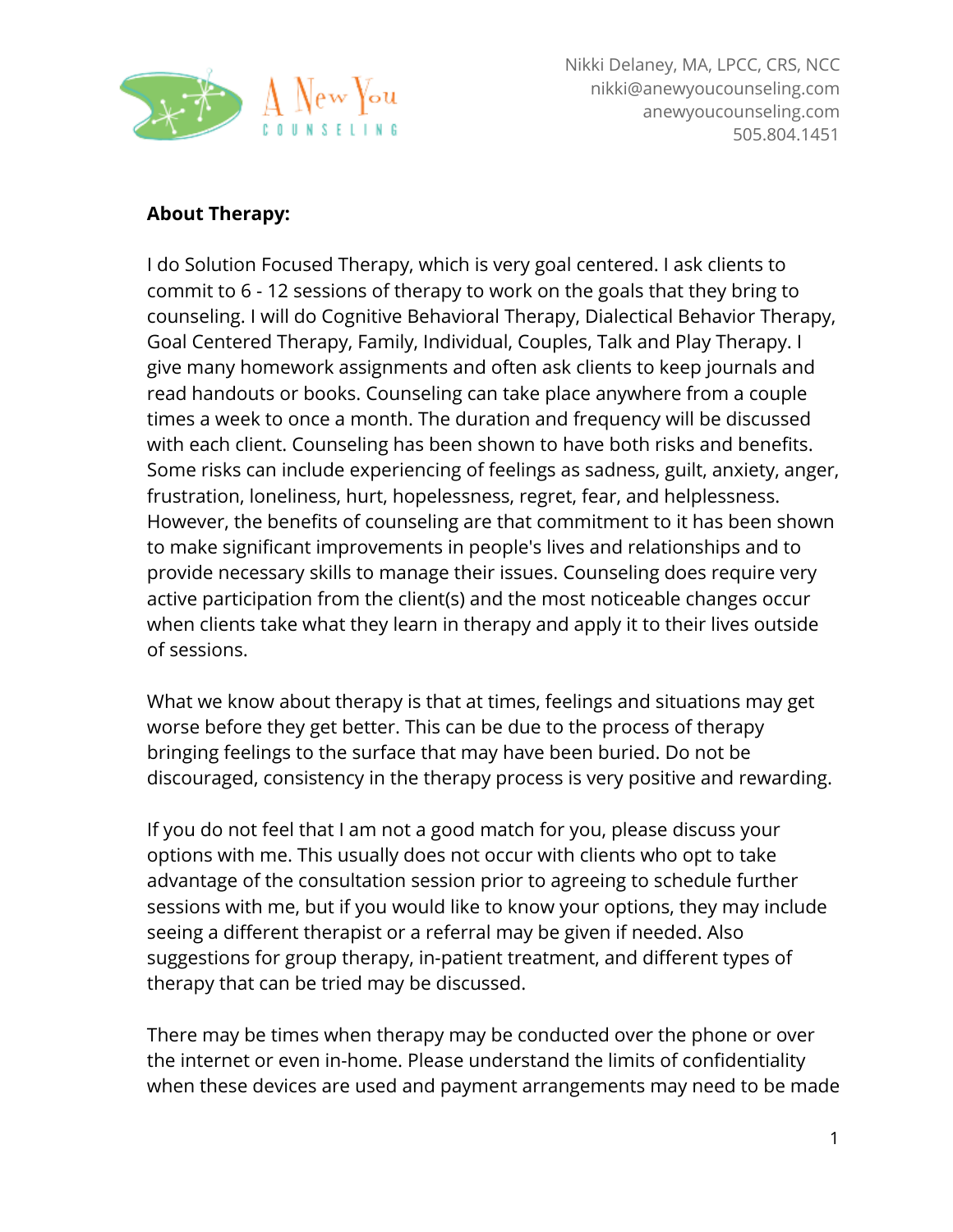

prior to these types of sessions. Face-to-face sessions are best for dealing with topics of this nature so please make every effort to attend sessions in person as much as possible.

# **Couples Counseling:**

At times while doing couples therapy, I may see either member of the couple for individual sessions as part of couples treatment, please be advised that I will not keep "secrets" that are disclosed during those individual sessions. Do not use your individual sessions to impart information to me that you do not want your partner to know. I will encourage each partner to share information openly and honestly with each other. Please also understand, that at times it may appear that I ganging up on one person or am on one person's side. It's important to know that I am on the side of the relationship.

If couples wish to continue therapy after they separate, divorce or break up, please note, that I can only continue seeing one member of the couple after that. It may be up to the couple to determine who will continue seeing me, while I help with a referral for the other person, or it can be based on who contacts and schedules with me first after the decision to break up occurs. At times, I will be the one who determine who I will continue to work with based on what I can offer the client, history, rapport, etc. It is important to note that once couple's counseling becomes individual counseling, it will not be able to become couples counseling again. For example, if the individual begins a new relationship, I am unable to transition back into couples therapy with that client, even if it is with a new partner. OR, if the original couple does decide to repair their relationship and wishes to continue couples therapy, I will have to assist them in locating a new couple's counselor while I continue to work with the individual or while I terminate the therapy with the individual and the couple begins couples work with a new therapist.

I am however, able to transition from an individual's therapist to a couple's therapist if I start out seeing an individual first, who then wants to start bringing their partner to sessions. Each transition into a new "type" if therapy will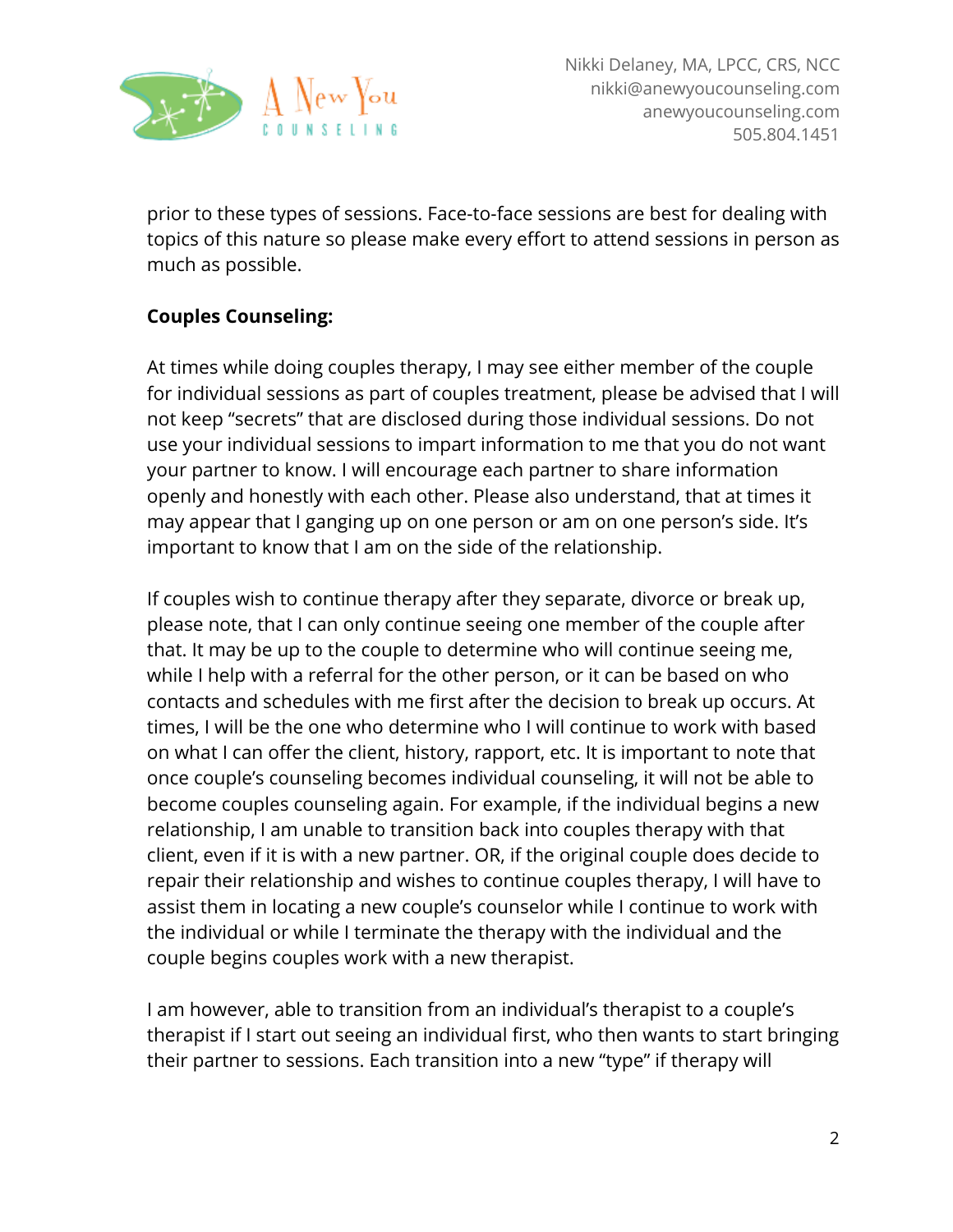

require a new file to be opened which will be separate from the previous file, which will then be a closed file.

If clients enter into therapy as a couple, please keep in mind that either party can obtain access to the file. Copies of the joint file can be requested by either member of the couple at any time. If a couple breaks up, and individual therapy continues for one person, copies of the ex- partner's new individual file will not be accessible to the ex-partner even though they may have started out in couples therapy together. Only the file they produced while attending therapy together will be accessible to the ex's.

### **Play Therapy & Working with Children and Adolescents:**

Play therapy refers to a method of therapy with children in which a therapist uses a child's fantasies and the symbolic meanings of his or her play as a medium for understanding and communication with the child. Children communicate their thoughts and feelings through play more naturally than they do through verbal communication. As the child plays, the therapist begins to recognize themes and patterns or ways of using the materials that are important to the child. Over time, the clinician helps the child begin to make meaning out of the play.

I use directed and non-directed play therapy as well as art, sand tray and games in my work with children. Play therapy can also be used with older children, families and even teens and adults. Play therapy usually entails observing children as they play with appropriate play therapy toys and interacting with them as they play in various ways. It is best if parents do not ask their children about the specifics of their play therapy sessions after they leave the session. At times, I may involve parents or other family members in the play therapy sessions and during those times I may observe the play, direct the play or interact in the play with the parties involved.

Talk therapy can also be useful for children of all ages but it is not always productive or therapeutic for every child. Play therapy is most beneficial for children between the ages of 3 and 12 years old. However, I have worked with very young children who would rather talk then play as well as adolescents who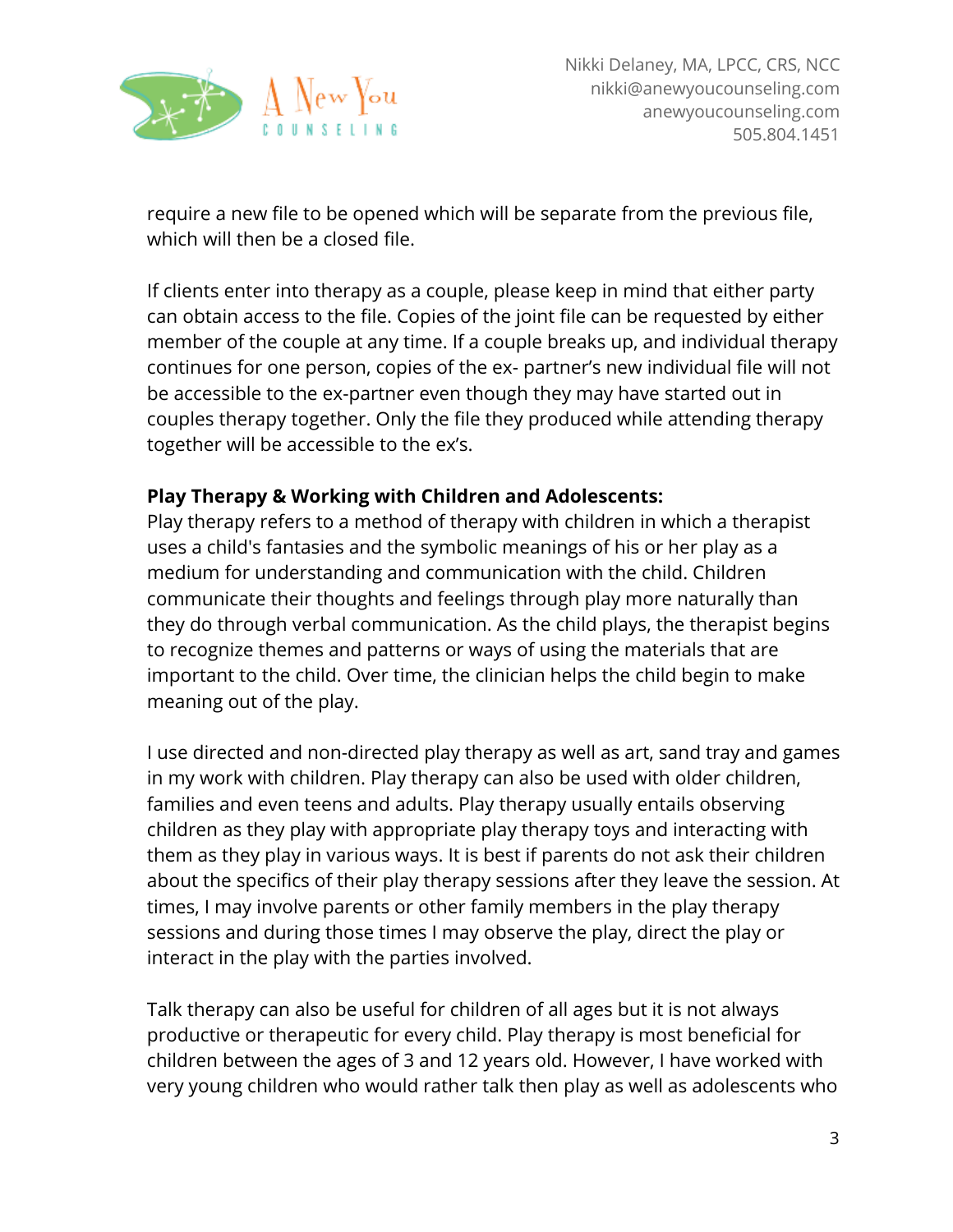

would rather play or draw then talk. I may alternate between the types of therapy I use with the various children I see from session to session. If you have questions or concerns about the type of therapy and the progress you may or may not be seeing in your child, please inform me and we can set aside some time to discuss the therapy that your child is receiving.

# **Appointments:**

Appointments are 45 minutes long. From time to time they may extend to 60 minutes long. Times may vary from session to session based on when I feel it best to break for the day. If you are running late to your session, your appointment will still need to end on time and your fee will be the same as a full session. Appointments are made directly with me usually over the phone, through text or through emails. Appointments are made bi-weekly, weekly, bi-monthly or once a month.

### **CANCELLATIONS:**

Appointments must be canceled at least within 24 hours. If less than 24 hours' notice is given for a cancellation then 1/2 of the session fee can be charged. Payment of the late cancellation fee must be paid prior to a new appointment being made. If an emergency occurs that causes you to cancel your appointment after the 24 hours time frame, please let me know. The fee may be waived if you are able to reschedule your session within the same week of your canceled appointment. \*If you have paid for a package/program, and you late cancel, I will not charge you or deduct a session from your program, since you have paid for a certain number of guaranteed sessions, however, if cancellations become excessive, I may choose to resend this policy and deduct a session. It is best for your therapy success if you reschedule ASAP.

### **NO-SHOWS:**

If a no-show occurs, the entire cost of the session fee will be charged. This fee will need to be paid prior to making any further appointments. \*If you have paid for a package/program and you no- call/no-show, I will deduct one of the sessions from your total sessions remaining. Inclement weather, deaths in the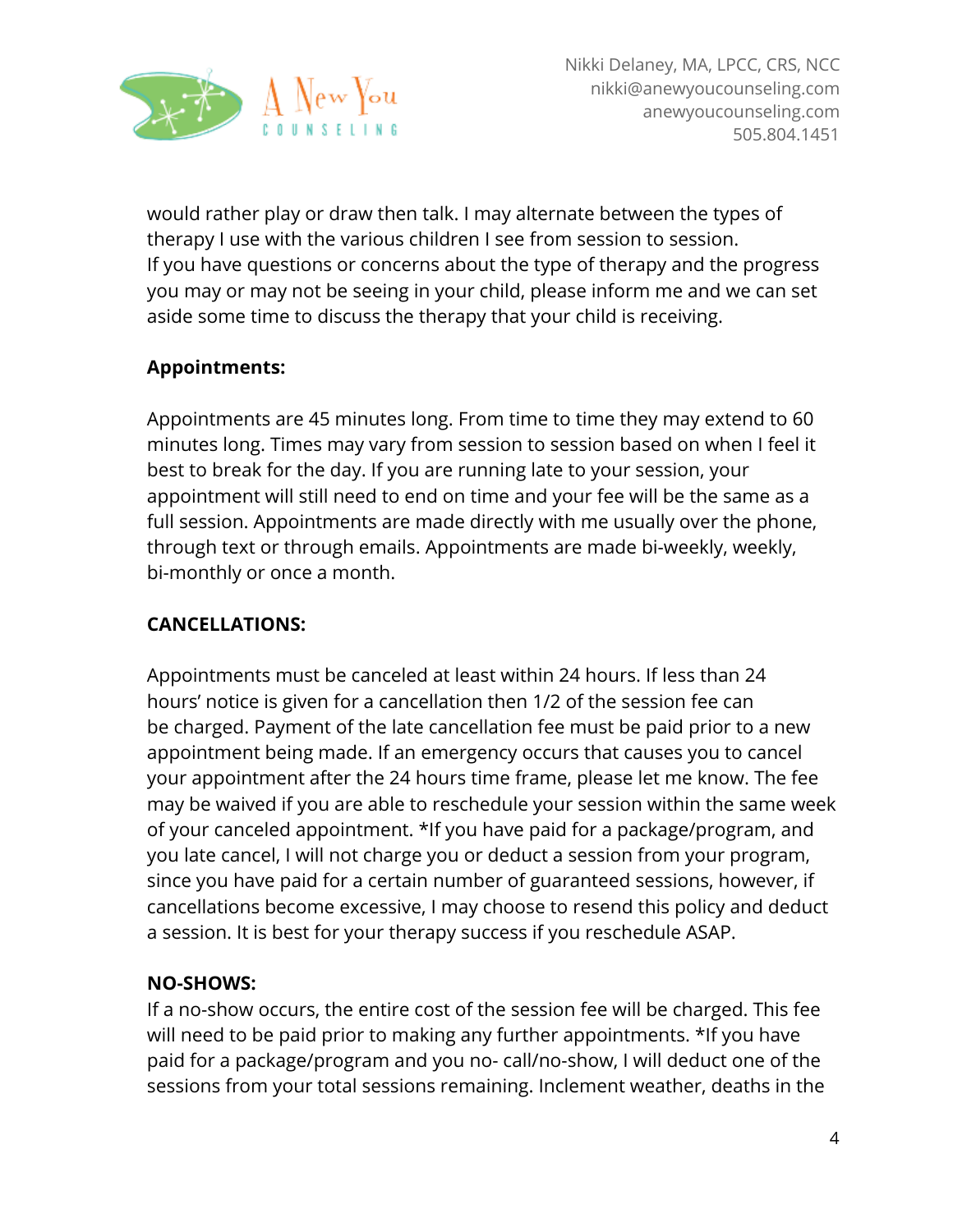

family and hospitalizations will not be charged late cancellation fees, but please be courteous to my time and make every effort to contact me if you WILL NOT be able to attend session.

### **Emergencies:**

I do not provide emergency services. You may try to reach me by phone or text if you have an emergency but I may not be able to respond until the next business day. On weekends, it may a few days before I can respond. If you have an emergency please arrange to visit your nearest hospital emergency room for services.

#### **Fees:**

My fees vary per session and per client due to their needs and program. Fees can be discussed at time of scheduling and will include taxes. I offer various deals, packages and payment plans to my clients who are paying out of pocket for therapy. Payment is due prior to or at the time services are rendered. Payment is usually collected prior to the start of the session, or clients are set up in an auto billing system. If payment is not made or a credit card is declined, therapy will have to be rescheduled. I accept cash, checks, VISA, MasterCard, Discover, FSA and HSA cards. Make checks to: *A New You, LLC*.

### **Packages & Program Fees:**

If you are signing up for a Couples or Individual Program or Package, be advised that they are not paid per session, and by signing up for them, you are agreeing to pay the full cost of the set number of sessions provided in the program. Full payment or monthly payment arrangements must be made either during the consultation session or prior to the first session of the program/package. Monthly payments will be scheduled with a secure, online billing system where your credit or debit card is stored and withdrawals will occur on regular dates each month until the full balance is paid.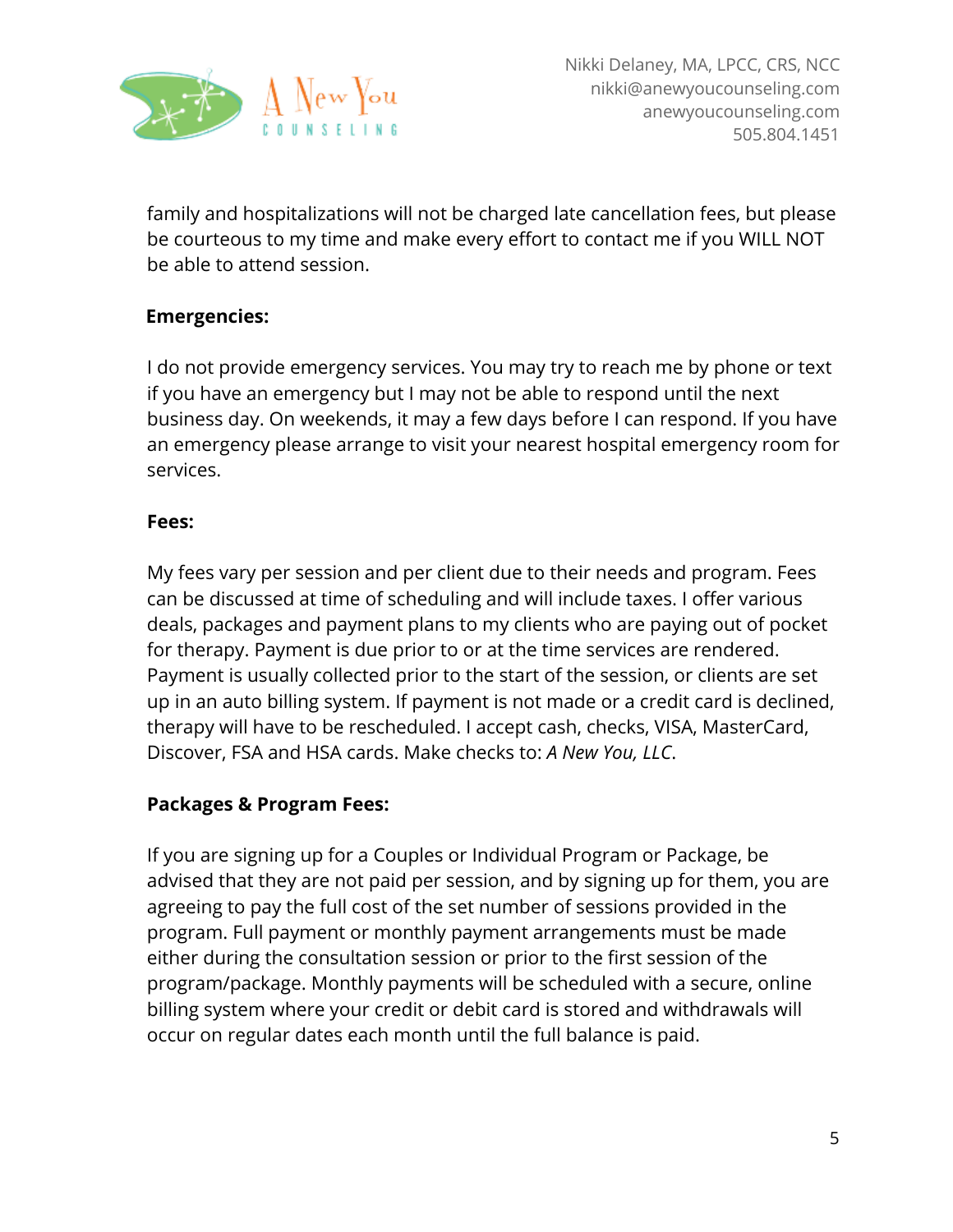

\*IF YOU DECIDE TO TERMINATE COUNSELING PRIOR TO THE END OF THE PROGRAM OR BEFORE ALL SESSIONS HAVE BEEN COMPLETED, THE REMAINING BALANCE FOR THE TOTAL PROGRAM FEE MUST BE PAID WITHIN 14 DAYS. This also applies if you are in a couples counseling program and you decide to end your relationship or divorce or simply discontinue your counseling before your program is over. If that happens, you have the option of one of you deciding to continue counseling as an individual client or you can choose to postpone further sessions for up to a year from the date of your first session, but remember refunds will not be given under any circumstances for unused sessions.

# **Sliding Scale Fees:**

I do work on a sliding scale fee as well. For my clients who utilize this, my fees are between each individual client and myself. At times sliding scale packages for 4, 6 or 8 sessions can be offered if payment is made in advance. If there are issues with no-shows, late cancellations or with payments in general, I reserve the right to ask for a credit card to be placed on file before therapy can continue.

### **Document Fees:**

If letters or documentations are required to be written or filled out by me for legal purposes or to prove therapy attendance or to report on therapy there will be a fee of \$20 per hour with a minimum of 1 hour of payment required.

#### **Insurance:**

Insurance companies will at times, not cover some types of therapy including relationship counseling. If you choose to use insurance, you must call your insurance company to ensure that they will reimburse you for "Out of Network Providers" for counseling services. I will require payments to be made to me upfront, and I can provide you with a Superbill that you can submit to your insurance company yourself to be reimbursed for payments made. I must have pre-approval prior to scheduling these types of sessions and I cannot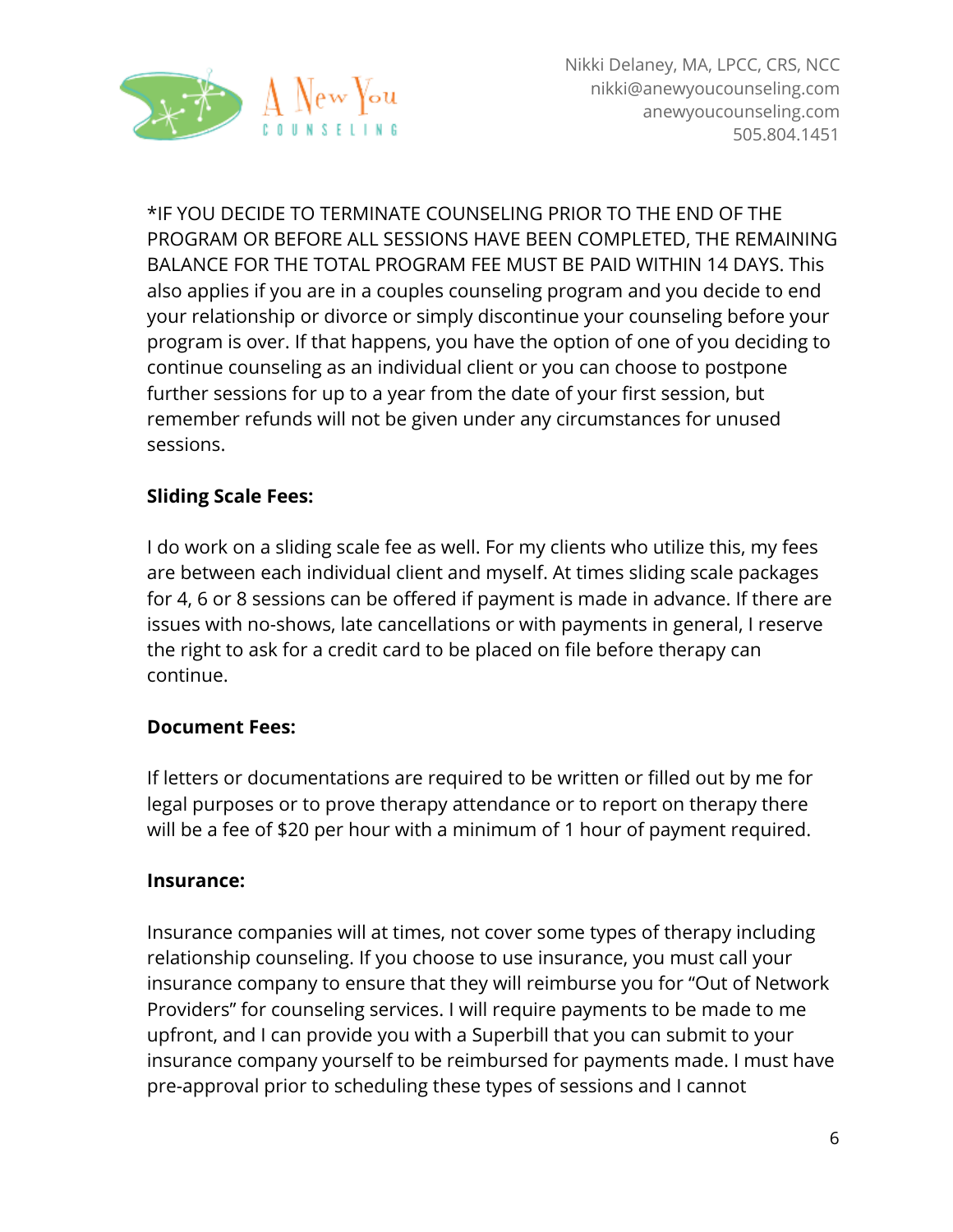

guarantee that you will be able to recoup the fees paid to me. Insurances companies may require a diagnosis before payment is given for services. They may also have deductibles, fluctuate their coverage and co-payments, they may limit the amount and quality of your care and your privacy can be affected. These are some of the reasons that I no longer have contracts with insurance companies and why paying out of pocket is preferred. I do accept Flexible Spending Account (FSA) or Health Saving Account (HSA) cards as long as you have coverage specifically for counseling and/or couples therapy on your account.

# **Confidentiality:**

You are entitled to confidential treatment, meaning what you say in therapy is kept private. Everything that happens in therapy is strictly confidential and protected under the law. Your therapist cannot discuss anything about your therapy, or even identify that you are a client. Confidentiality cannot be guaranteed if you choose to email, text, Skype or leave detailed voice mail messages. If you email me detailed and potentially sensitive voice or email messages, they are vulnerable to being hacked. Do not use email as a therapy medium to write lengthy personal messages about counseling related topics. I will not respond to those emails so please hold those thoughts for in-person sessions.

# **Limits of Confidentiality:**

There are some instances when a therapist will talk with someone about your case *without* obtaining your consent which is allowed under the law. These include reviewing your case during Clinical Supervision or Peer Consultation, sharing required information with your health insurance, discussing your case with other mental health or healthcare providers to collaborate services provided to you. There are some instances in which a therapist is required to break confidentiality under the law. These include:

Child Abuse of children under the age of 18: includes physical or sexual abuse, neglect, excessive corporal punishment, child abduction and exposure to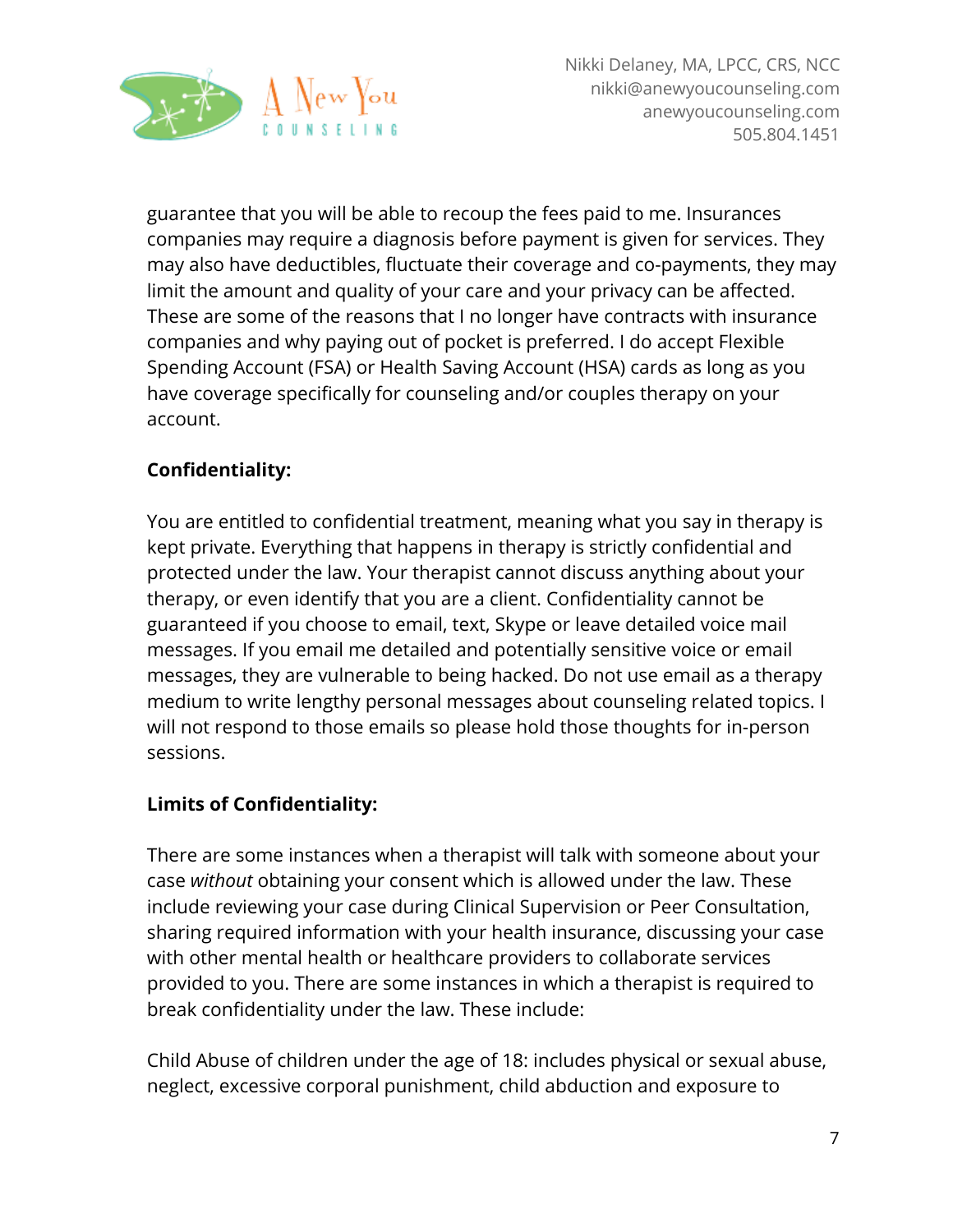

domestic violence that is traumatizing to the child. Abuse that happened in your childhood prior to becoming an adult is not reportable unless there is a child who is currently in danger of being abused. I am required to report suspected abuse in addition to known abuse.

Dependent Adult/Elder Abuse includes physical abuse, sexual abuse, neglect, abduction, financial abuse, self-neglect, isolating the adult and not providing proper care, including medical and mental health needs. Intent to Harm Yourself or Others: If you disclose the intention or a plan to harm another person, I am legally required to warn the intended victim and report this information to legal authorities. If you disclose or imply that you have a plan to harm or kill yourself, I, as a therapist, am required by law to take precautions to keep you safe. Minors/Guardianship: Parents or legal guardians of non-emancipated minors have the right to access the client's records. I ask all parents NOT to do this for the success of treatment of your child, but it is a parent's legal right, unless the minor meets the exceptions to mental health treatment under the law

# **Death of a Client:**

In the case of your death, all of your records are still protected under the law unless you have specified otherwise in writing to me. For minors, parents and legal guardians have a legal right to access your records if you die.

Privilege is a legal concept. In a court of law, your right to confidentiality is legally protected. The only way this can be broken is under the following conditions:

# *1. You elect to waive your right to privilege* If you are in a court

proceeding and want the therapist to testify on your behalf or release your records to your attorney or the court, you are waiving your right to privilege. You must give your therapist written permission to waive your right to privilege. It is important to know that any time you waive your right to privilege all of your therapy records can be released to the court and attorneys. You cannot control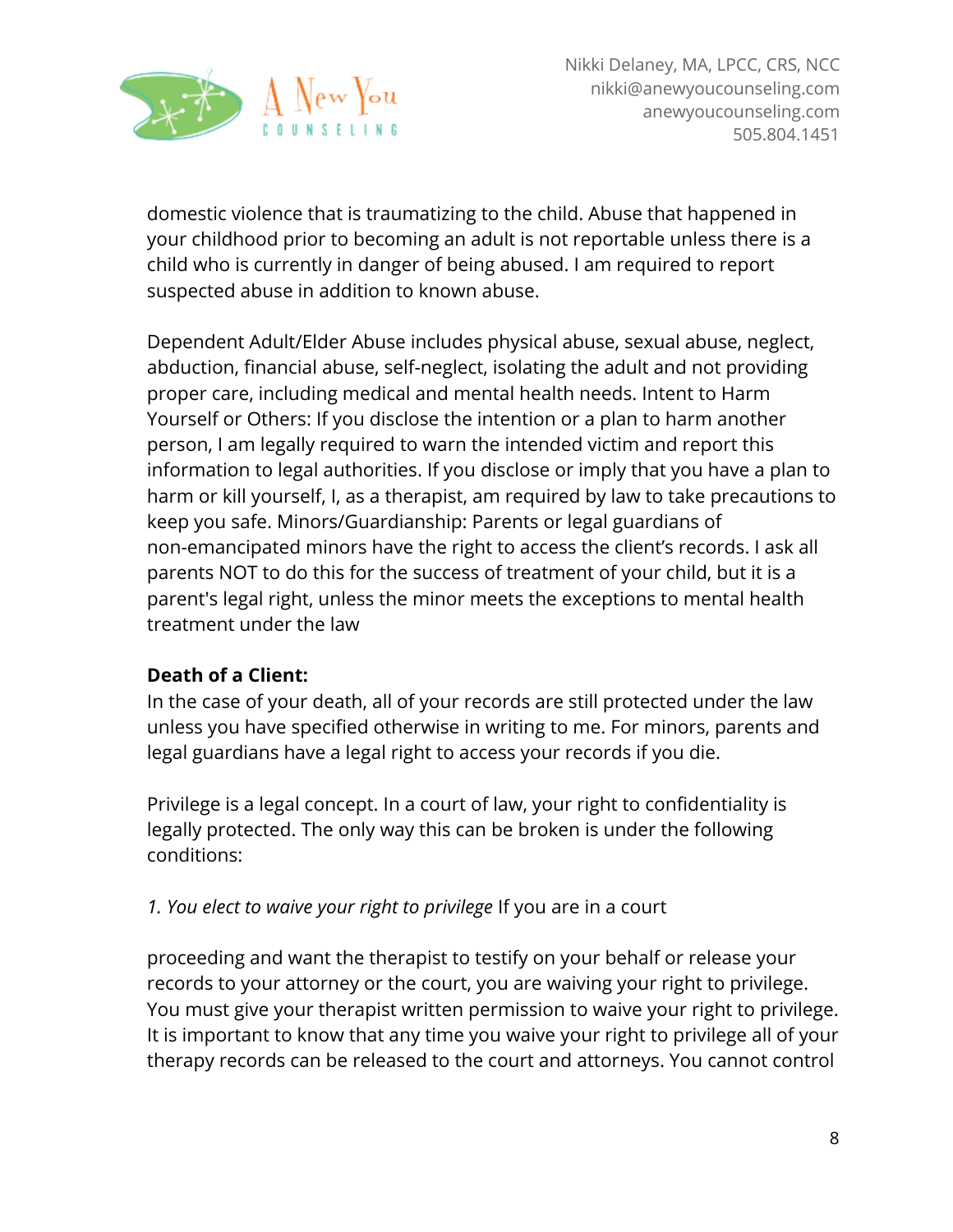

what content is released. You cannot control the content of the therapist's testimony.

*2. Introducing your mental status in court.* If you use your mental health status in court or introduce it during a legal proceeding, you automatically waive your right to privilege.

*3. Lawsuits* If you decide to pursue legal action against your therapist or the therapist seeks legal remedies to obtain payment for services provided for which you refused to pay, your do not have the right to privilege.

*4. Judges Order* Therapists are required to release client records or testify in court if a judge orders this. This does NOT include subpoenas from attorneys.

# **Technology Policy:**

In order to further protect confidentiality it is important to note that I ask that cell phones be turned off while in session. Calls and texts should be made outside the session. If you must leave your phone on for "on-call" or emergency purposes please advise me prior to your session. Please be aware that pictures, videos or voice recordings are NOT allowed in the office. Recording of sessions is strictly prohibited. Session recordings will only be allowed if all parties involved agree to such recordings and sign a release authorizing such recordings. This policy will be firmly followed due to confidentiality concerns.

# **Client's Access to Their File:**

The therapeutic records will be in a locked and secured location. They do contain some of your private information but access is limited to those files. You do have access to your therapy file. The data contained within the medical record belongs to the patient, whereas the physical form the data takes belongs to the entity responsible for maintaining the record per the Health Insurance Portability and Accountability Act. Patients have the right to ensure that the information contained in their record is accurate, and can petition their health care provider to amend factually incorrect information in their records.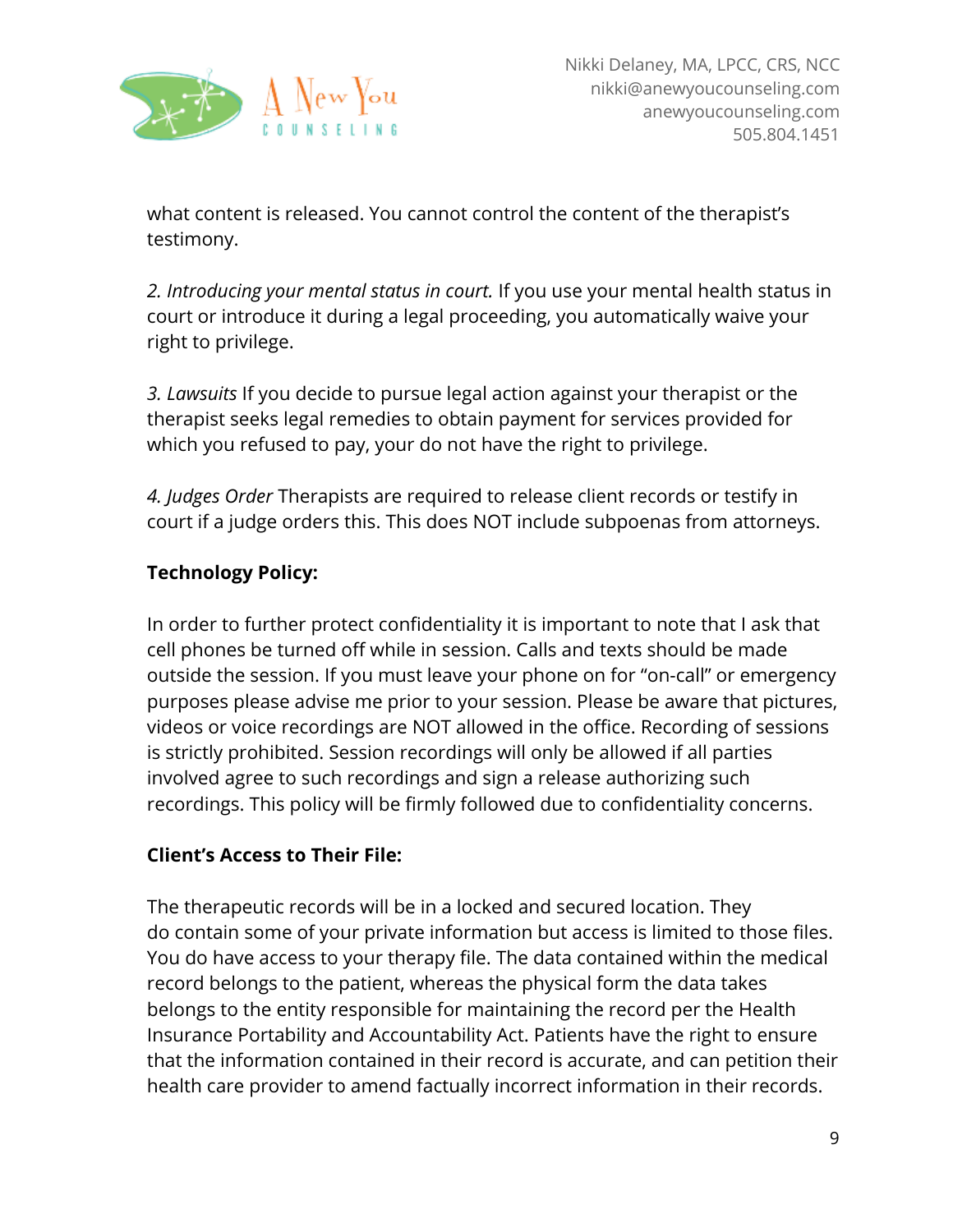

You can obtain a copy of your file, much like of a medical file but by law, I am not required to give you copies of any personal notes that I take, which are kept separate from your therapy medical file. If you require a copy of your file, please email me requesting them and I will get a copy to you within 30 days.

Insurance companies will require some information about your diagnosis and other potentially sensitive information, but they usually do not request your entire therapy file. The HIPAA Privacy Rule regulates the use and disclosure of Protected Health Information (PHI) held by covered entities. PHI is any information held by a covered entity which concerns health status, provision of health care, or payment for health care that can be linked to an individual. A covered entity may disclose PHI (Protected Health Information) to facilitate treatment, payment, or health care operations without a patient's express written authorization. Any other disclosures of PHI (Protected Health Information) require the covered entity to obtain written authorization from the individual for the disclosure. However, when a covered entity discloses any PHI, it must make a reasonable effort to disclose only the minimum necessary information required to achieve its purpose. If you are uneasy about your insurance company knowing certain details about you, then you are welcome to be a self-pay client so Insurance will not be involved.

### **Childcare Policy:**

It is not in the best interest of your children or productive for you to have your children in session with you while you are undergoing therapy. Children under the age of 12 are not allowed to be left unattended in the waiting area either. Please make arrangements for childcare prior to your appointment. If you arrive for your scheduled appointment with young children and no childcare, you will have to reschedule your session and a fee of 1⁄2 your session fee for a late cancellation will be charged. If you do not have childcare, please discuss this with me prior to your session so we may discuss your options.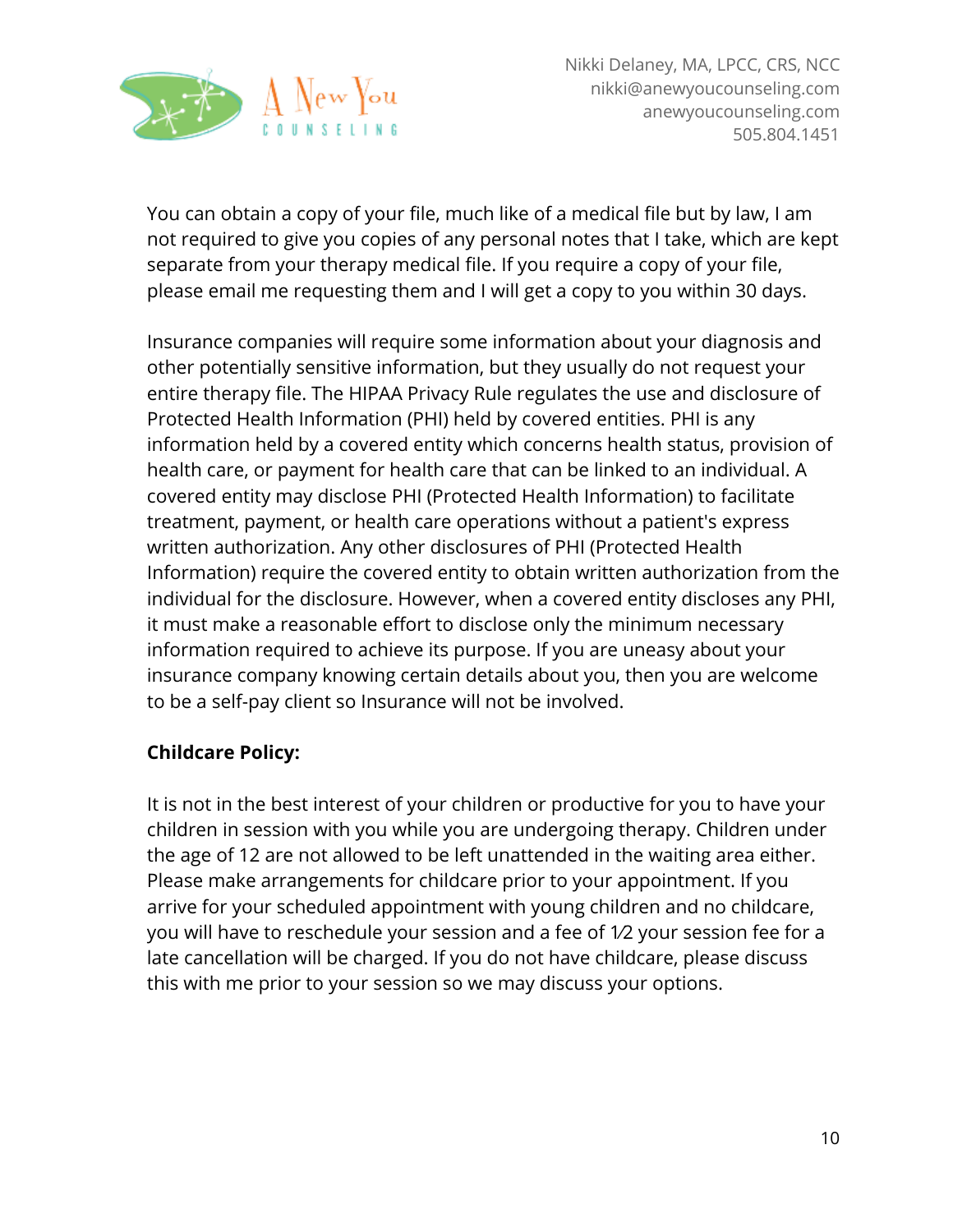

### **Coordination of Treatment:**

At times, it may prove to be beneficial for all health care providers to work together. Therefore, if necessary, I may want to communicate with your primary care physician and your psychiatrist. Your consent is valid for one year. No information will be shared without your consent. A separate "Release of Information" form will be required to be signed if contact is made with other health care providers.

(Please print and sign next pages)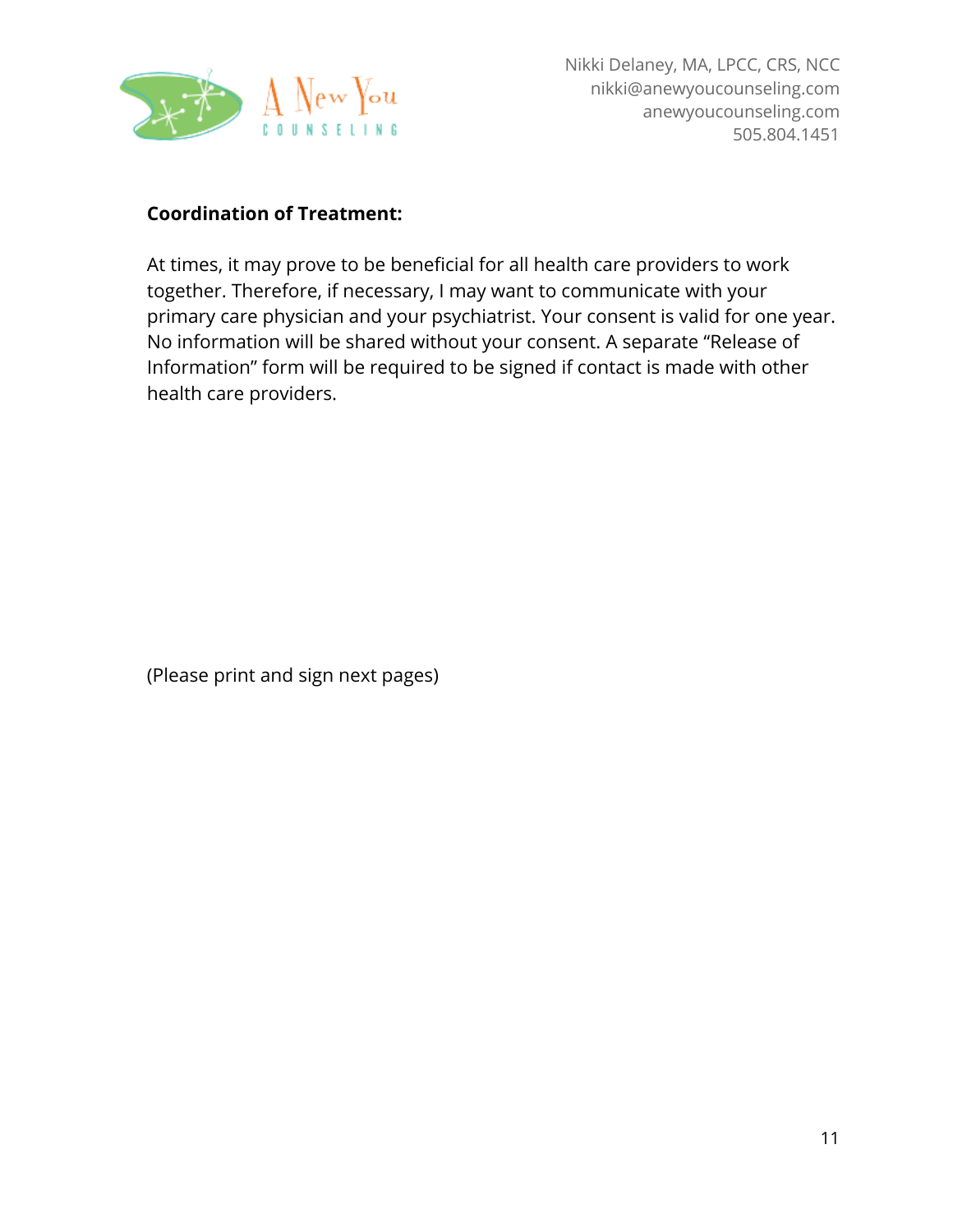

#### **PLEASE FILL OUT AND RETURN TO THERAPIST:**

\_\_\_\_You may inform my physician(s) \_\_\_\_I decline to inform my physician(s) PHYSICIAN'S NAME: \_\_\_\_\_\_\_\_\_\_\_\_\_\_\_\_\_\_\_\_\_\_\_\_\_\_\_\_\_\_\_\_\_\_ PHONE: \_\_\_\_\_\_\_\_\_\_\_\_\_

| $\_$ You may inform my psychiatrist $\_$ | $\_$ I decline to inform my psychiatrist $\,$ |
|------------------------------------------|-----------------------------------------------|
| PSYCHIATRIST'S NAME:                     | PHONE:                                        |

*Please understand that therapy does not have a guarantee of success. In couples counseling there are no promises that the couple will stay together if they participate in therapy. Some children may not improve with play or talk therapy. Success of therapy depends very much on the commitment to making the necessary changes needed, the consistency of attending and learning, the utilization of tools and the understanding that it takes work from all involved.*

*By signing here, you are stating that you have read and understand the above information and that all questions and concerns have been addressed. By signing below, you agree not to subpoena me to testify for or against either party in the case of couples or family counseling or to provide records in a court action. Please note that I do not and will not participate or testify in divorce court or child custody proceedings.*

| Signature of Client                                                              | Date |  |
|----------------------------------------------------------------------------------|------|--|
|                                                                                  |      |  |
| Signature of Client                                                              | Date |  |
| <b>YOUR CONTACT INFO:</b>                                                        |      |  |
|                                                                                  |      |  |
|                                                                                  |      |  |
| Home phone: __________________________________Cell phone: ______________________ |      |  |
|                                                                                  |      |  |